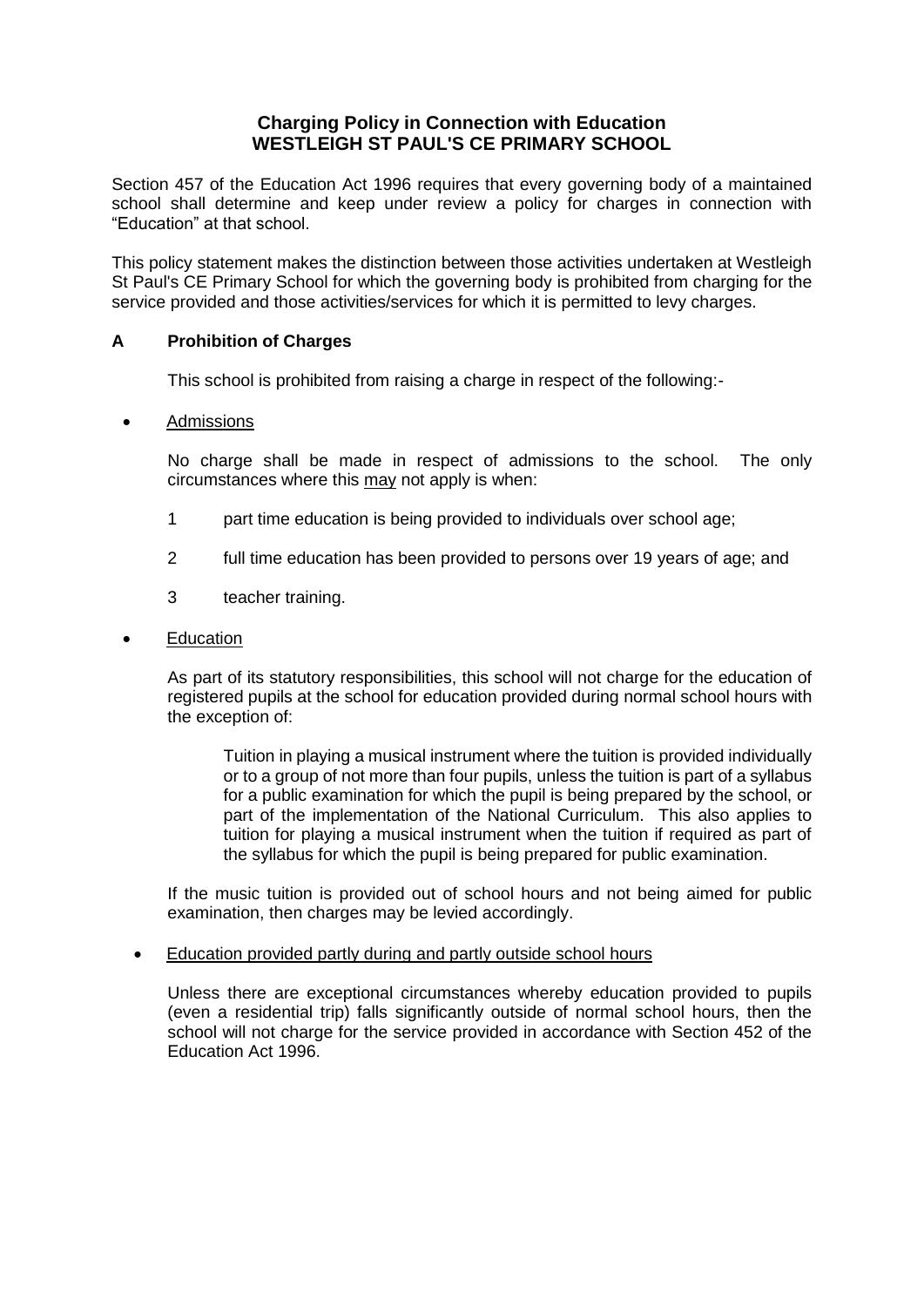## Incidental Charges

- 1 The parents of pupils registered at the school may not be charged for or asked to supply any materials, books, instruments or other equipment for, or in connection with, the statutory education provided in school, or a syllabus for a prescribed examination for which the pupil has been prepared at the school.
- 2 Charges will not be made for transport provided for a registered pupil if the transport is incidental to the statutory education provided by the school or is required to allow a pupil to meet any examination requirement for any syllabus for a prescribed public examination for which they have been prepared by the school.

For these purposes, incidental to statutory education provision is defined as transport to and from any part of the school premises in which provision is made for these pupils, or, to and from any place outside the school premises where such provision is made.

Incidental charges may be made for the supply of any materials used in the production of an article, in the course of the education of the pupil, where the parent has indicated in advance of the payment that they wish the article to be owned by the pupil/parent.

## **B Permitted Charges**

The school may raise a charge to the parents of pupils concerned for the following:-

- a Board and lodging provided to a registered pupil on a residential trip;
- b The provision of extra curricular activities out of school hours such as sports clubs, summer schools, childcare and tap in services;
- c Additional transportation costs which is not incidental to the education provided to registered pupils;

Any charge that is raised will be payable by the parent of the pupil concerned and will not exceed the actual cost of service provided.

The school is also following the guidance provided to Headteachers and Governors with regard to Out of School Activities and relevant extracts of this guidance have been attached to this document for completeness.

- 1 Governing Body and Headteachers
- 2 Classification of groups activities/services
- 3 Use of school premises

## Proformas

Hiring Agreement for the use of school premises and sports pitches.

Education Authority's standard condition of hire for school premises and school sports pitches.

Guidance charges for room and sports pitch hire.

Remissions Policy